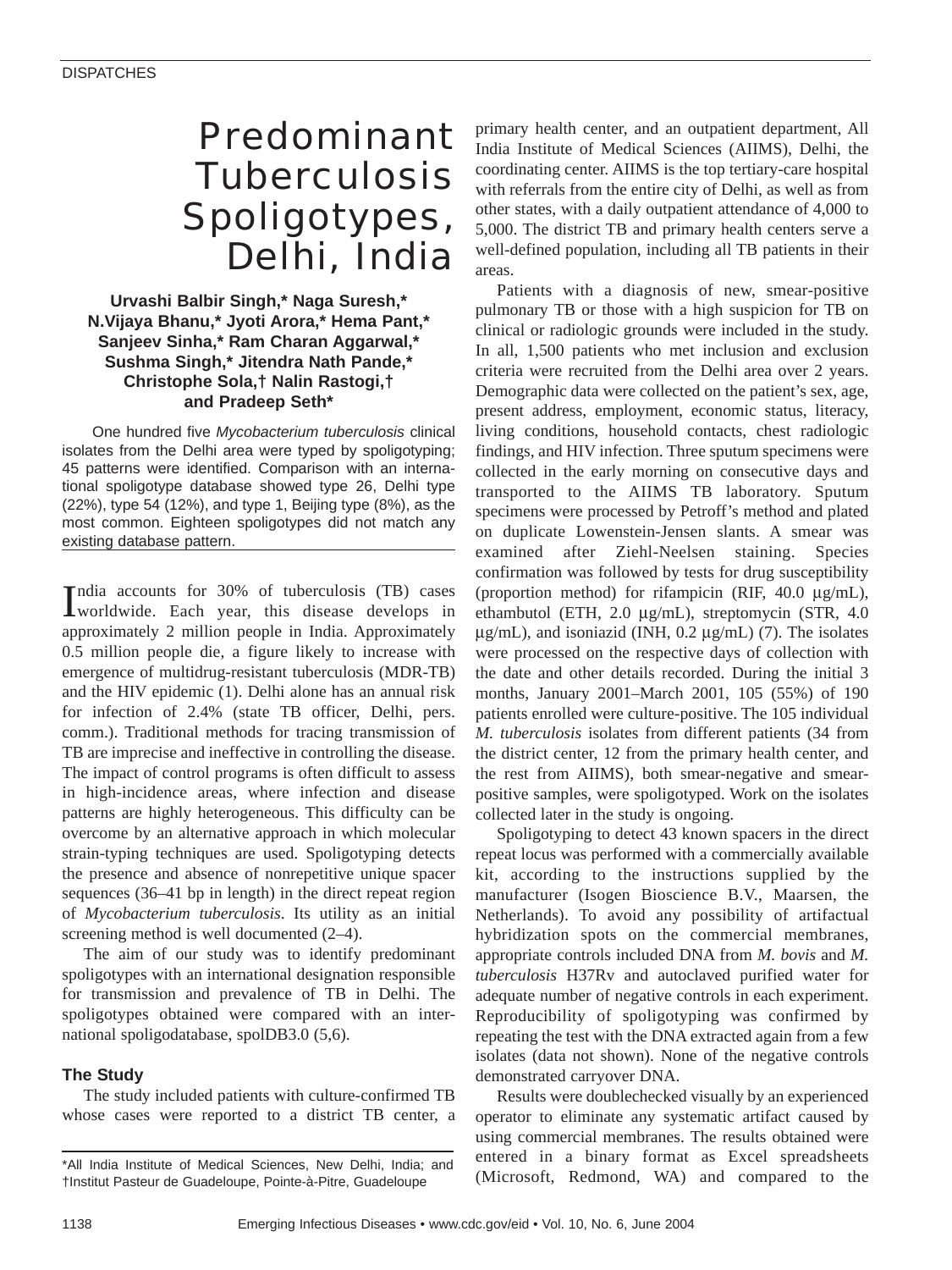spolDB3.0 of the Pasteur Institute of Guadeloupe. At the time of the matching analysis, spolDB3.0 contained 13,008 patterns distributed into 813 shared types (patterns reported at least twice that grouped 11,708 clinical isolates) and 1,300 orphan patterns from >90 countries (6). The results were also computed into Recognizer files of the Taxotron package (P.A.D. Grimont, Taxolab, Institut Pasteur, Paris) to calculate the 1-Jaccard Index (8) and to allow the construction of dendrograms by using the unweighted pair-group method with arithmetic averages (UPGMA [9]). Odds ratios for clustering with 95% confidence intervals were calculated to compare characteristics of clustered and nonclustered patients. Differences were considered significant if values were <0.05 (Table 1).

Table 1 shows the detailed demographic data of the study population. None of the patients' families had symptoms suggestive of TB during the study period. In 2% of families, death attributable to pulmonary TB was reported.

A total of 45 distinct spoligopatterns were obtained from the study population of 105 isolates (Figure). Twenty-nine (28%) clinical isolates were represented by a unique pattern, whereas 76 (72%) isolates were clustered in 16 clusters, i.e., 2 predominant clusters of 23 (22%) and 13 (12%) isolates (ST26 and ST54), followed by 1 cluster of 9 isolates (ST1), 2 clusters of 4 isolates each (ST11 and ST119), 1 cluster of 3 isolates (ST1088), and 10 clusters of 2 isolates (ST100, ST276, ST1089-1092 and ST1094- 1097). The isolates in all the clusters had different drug-

resistance profiles and had been collected, processed, and amplified into separate batches on different days; hence, carryover contamination was ruled out.

Spoligotypes were compared with those in spolDB3.0. The three most prevalent spoligotypes from this study were type 26, 54, and 1. ST26 (22%) was initially described in 1997 in a study performed in the United Kingdom (4). It was later shown to belong to the major genetic group I of *M. tuberculosis* complex organisms (10,11), i.e., an ancestral group of human TB, as evidenced by the presence of the TbD1 region in these strains (12). Until now, this family of strains has been reported in 11 countries of the Middle East (Iran, Pakistan, and India), Oceania (Australia), the United States, and Europe (United Kingdom, the Netherlands, France, Sweden, Italy, and Austria; [5]). In Europe and Australia, these strains were regularly found to be linked with immigrants from the Middle East and Central Asia, hence the name of Central Asian 1 or CAS1 family, which was recently given to all isolates characterized by the absence of spacers 4–7 and 23–34 (6). Indeed, a total of 20 shared-type variants linked to this family of strains have been found to date (5). In a recent article, this predominant clade of bacilli and some of their variants were called the Delhi type (13). For spoligotype patterns, see Table 2.

Type 54 (12%) is also likely to belong to group I organisms, as suggested by the existence of a closely linked profile, found within the Houston study (clinical isolate S179; [10]). This shared-type is less widespread, and its distribution is different. It has been reported to be

| Table 1. Clinical and epidemiologic characteristics of patients harboring clustered versus nonclustered strains <sup>ª</sup> |                 |                        |                            |           |  |  |
|------------------------------------------------------------------------------------------------------------------------------|-----------------|------------------------|----------------------------|-----------|--|--|
|                                                                                                                              |                 | No. (%) of patients in |                            | p value   |  |  |
| Parameters                                                                                                                   | Clustered group | Nonclustered group     | OR for clustering (95% CI) |           |  |  |
| Age, y                                                                                                                       |                 |                        |                            |           |  |  |
| $15 - 45$                                                                                                                    | 63 (81)         | 15 (19)                | 4.52 (1.6 to 12.96)        | 0.001     |  |  |
| $\geq 46$                                                                                                                    | 13 (48)         | 14 (52)                |                            |           |  |  |
| Sex                                                                                                                          |                 |                        |                            |           |  |  |
| Male                                                                                                                         | 53 (72)         | 21(28)                 | 0.88 (0.30 to 2.49)        | <b>NS</b> |  |  |
| Female                                                                                                                       | 23 (74)         | 8(26)                  |                            |           |  |  |
| <b>HIV</b> status                                                                                                            |                 |                        |                            |           |  |  |
| Seropositive                                                                                                                 | 2(100)          | 0(0)                   | UD                         |           |  |  |
| Seronegative                                                                                                                 | 74 (72)         | 29 (28)                |                            |           |  |  |
| Previous history of TB                                                                                                       |                 |                        |                            |           |  |  |
| No previous therapy                                                                                                          | 52 (80)         | 13(20)                 | 2.53 (0.89 to 7.22)        | 0.05      |  |  |
| Previously treated                                                                                                           | 19 (61)         | 12 (39)                |                            |           |  |  |
| Drug resistance                                                                                                              |                 |                        |                            |           |  |  |
| Drug resistance <sup>b</sup>                                                                                                 | 22(71)          | 6(29)                  | 1.56 (0.51 to 4.97)        | <b>NS</b> |  |  |
| Susceptible to all drugs                                                                                                     | 54 (70)         | 23 (30)                |                            |           |  |  |
| Radiologic findings                                                                                                          |                 |                        |                            |           |  |  |
| Extensive cavitary                                                                                                           | 12 (76)         | 5(24)                  | 1.6 (0.33 to 11.22)        | <b>NS</b> |  |  |
| Limited cavitary                                                                                                             | 6(60)           | 4(40)                  |                            |           |  |  |
| Sputum smear positive                                                                                                        |                 |                        |                            |           |  |  |
| 1-10 AFB/10-100 fields                                                                                                       | 30(73)          | 11 (27)                | 0.96 (0.34 to 2.70)        | <b>NS</b> |  |  |
| >1 AFB per field                                                                                                             | 37(74)          | 13 (26)                |                            |           |  |  |

a OR, odds ratio; CI, confidence interval; TB, tuberculosis ; NS, not statistically significant; UD, undefined ; AFB, acid-fast bacilli. <sup>b</sup>Resistance to one or more drugs.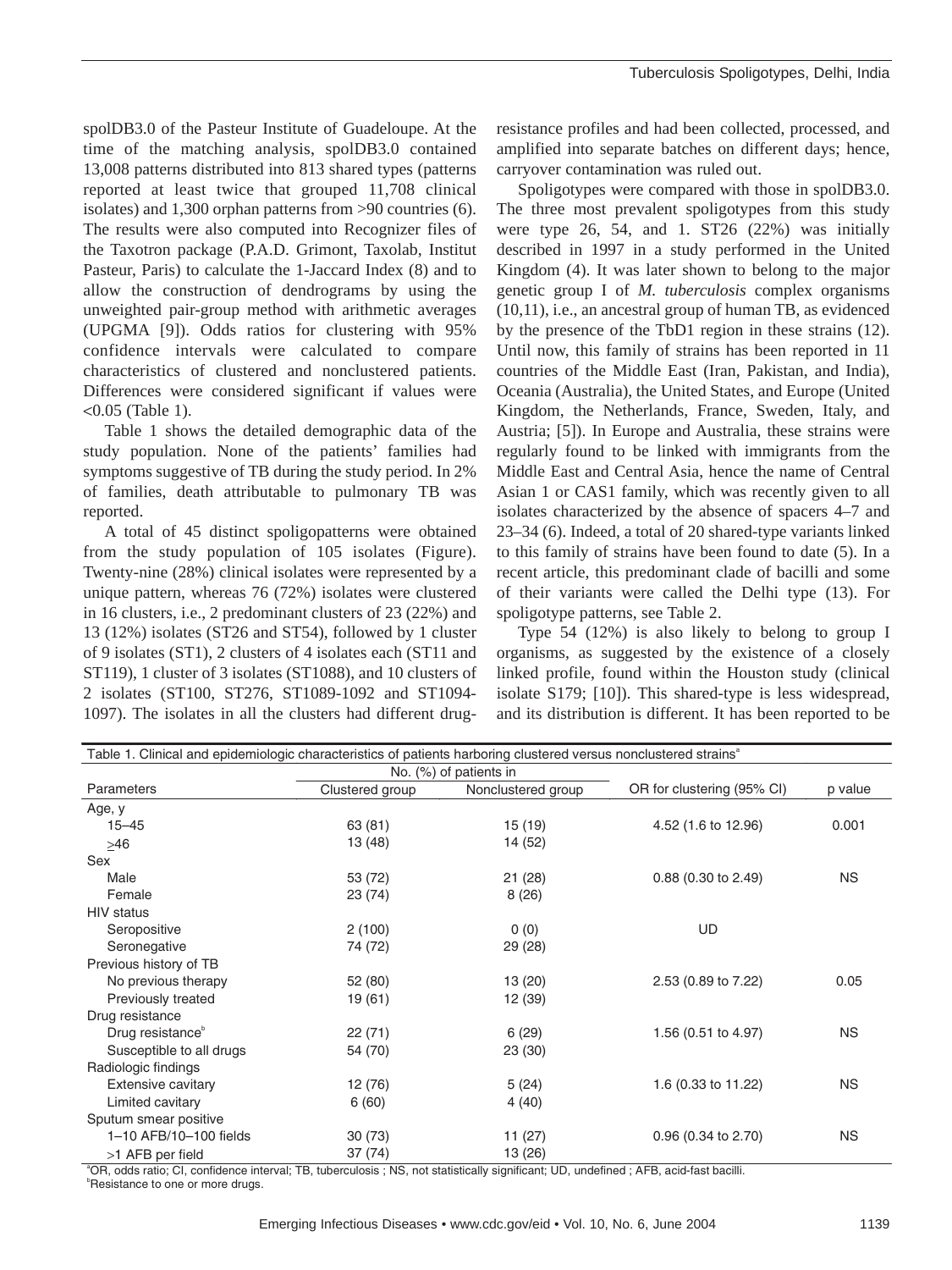#### **DISPATCHES**



Figure. Dendrogram built on 105 *Mycobacterium tuberculosis* clinical isolates from Delhi based on spoligotyping results using the Taxotron software package (PAD Grimont, Taxolab, Institut Pasteur, Paris). This phylogenetic tree, based on the 1-Jaccard Index (8) and drawn using the unweighted pair group method with arithmetic averages (UPGMA), shows the presence of five major shared types (ST) of spoligotypes in Delhi; ST26 (Central Asian Family 1 or CAS1), ST1 (Beijing Family), ST54 ( also newly designated as T1 ancestor), ST119 (X1 family) and ST11 (East African Indian 3 or EAI3 family). The strain designation appears left of the binary spoligotyping profile, and shared-type designations appear on the right of the spoligotype. Orphan patterns (unique isolates) have not been provided with a spoligotype designation on this tree. A print-ready Adobe Acrobat file of this dendrogram is available at http://www.cdc.gov/ncidod/EID/vol10no6/ 03-0575-G.htm

present in Africa (Guinea-Bissau and Senegal) and in Europe (France, United Kingdom, and the Netherlands). This type may be an ancestor of both the CAS and the Beijing family. It is characterized by the absence of spacers 33 and 34, two spacers likely to be of high phylogenetic importance in group I organisms since they permit distinguishing between 1) East African Indian (EAI) superfamily (presence of spacer 33, absence of 34), 2) CAS family (absence of 33 and 34), and 3) *M. bovis*

(presence of 33 and 34). Combined prevalence of these two spoligotypes (34%) indicates that these two families are highly prevalent in our high-incidence area and may play an important role in disease transmission in Delhi (Table 2).

The third most prevalent type is the Beijing type shown in nine isolates (8%). This type was originally described by van Soolingen et al. in China and is highly prevalent throughout Asia and Eurasia (15), with a reported prevalence of approximately 3% in India (13). Among these isolates, seven were resistant to ETH, STR, and INH, and one isolate (strain 45) was resistant to all four drugs tested. An epidemiologic link could be established for eight patients who resided in one area (Faridabad) and were referred to the district TB center. Two shared types (ST11 and ST119) belong to the EAI and X families, respectively (14). The presence of the X family in India could be linked to the past British history in this region.

Spoligotypes that did not match any existing pattern in the database were defined as orphans. Of 45 patterns observed in this study, 18 (observed for isolates 4665, 90, 92, 1020, 470, 100, 3257, 3570, 337, 274, 2290, 368, 1063, 1024, 2127, 565, 314, 581) were true orphans (no counterpart in the database). This percentage referred to patterns (40%) is high and reflects both the current absence of knowledge on the genetic diversity of Indian *M. tuberculosis* strains and the microevolutionary genetic driving forces active in TB-epidemic dynamics in India. Of 105 isolates, 18 (17%) had orphan spoligopatterns. New shared types were also created for newly identified types (ST1088–1092 and 1094–1097), which may either reflect homoplasia (creation of common genetic structures without common ancestor, also called convergence; [16]) or true synapomorphy (common ancestors). Except for one clinical isolate belonging to ST1092, isolated in 2002 in New York (S863, J. Driscoll, unpub. data), all the shared types mentioned above have not been reported elsewhere in the world. A total of 10 isolates unique to this study (Table 2) did match with strains already reported elsewhere (ST50, 52, 53, 138, 141, 357, 381, 427, 458, and 1093). The origin of their counterparts from different parts of the world is described in spolDB3.0. However, many of these patterns (particularly ST 138, 381, 1093) were originally reported in the United Kingdom by Goyal et al. in 1997 (4), who described many strains harboring Indian genetic characteristics.

Little information is available from India or the neighboring countries on the molecular epidemiology of TB. Our study has demonstrated that the epidemiology of TB in India is much different than TB epidemiology elsewhere (5). Our results showed significant clustering in the 15- to 45-year age group ( $p = 0.001$ ) and significant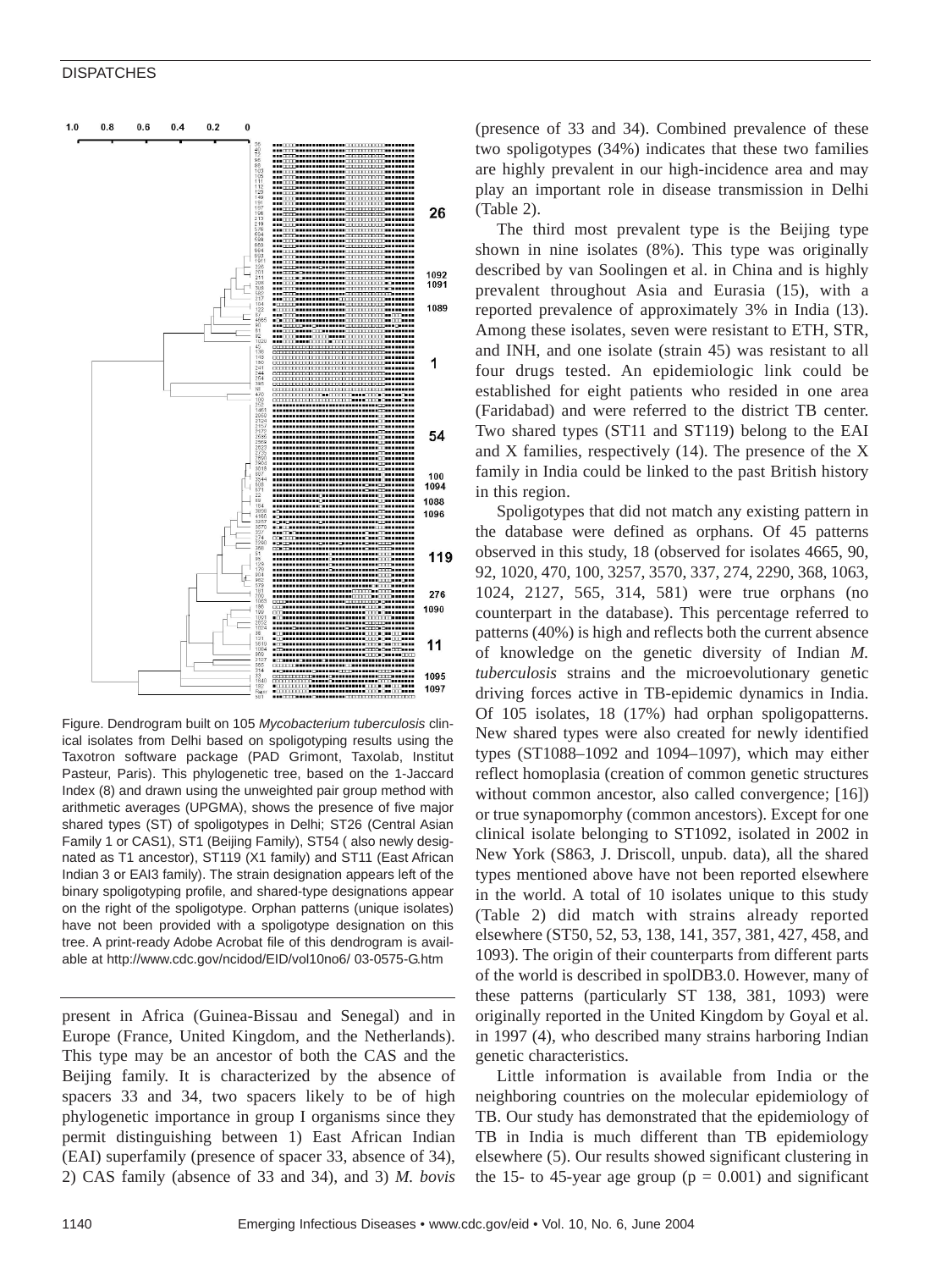|                         | Table 2. Predominant spoligotype prevalent in Delhi and shared type designations for 10 unique isolates, clade designation, and initial |  |  |  |
|-------------------------|-----------------------------------------------------------------------------------------------------------------------------------------|--|--|--|
| description (reference) |                                                                                                                                         |  |  |  |

| Spoligotype designation | Spoligotype pattern                                                                                                                                                                        | $C$ lade $a$     | Reference |
|-------------------------|--------------------------------------------------------------------------------------------------------------------------------------------------------------------------------------------|------------------|-----------|
| Predominant spoligotype |                                                                                                                                                                                            |                  |           |
| Type 26                 | HH DOODI<br>1 1 1 1 000000000000<br>- 11                                                                                                                                                   | CASI             | 13        |
|                         |                                                                                                                                                                                            | (Delhi)          |           |
| Type 54                 | .                                                                                                                                                                                          | Manu             | 5         |
| Type 1                  |                                                                                                                                                                                            | Beijing          | 10        |
| Shared spoligotype      |                                                                                                                                                                                            |                  |           |
| Type 50                 | ורברו ברו                                                                                                                                                                                  | H <sub>3</sub>   | 4         |
| Type 52                 | .                                                                                                                                                                                          | T <sub>2</sub>   | 4         |
| Type 53                 |                                                                                                                                                                                            | T1               | 4         |
| Type 138                | רבבם<br>.                                                                                                                                                                                  | EAI              | 4         |
| Type 141                | .                                                                                                                                                                                          | CAS <sub>1</sub> | 5         |
| Type 357                | .                                                                                                                                                                                          | CAS <sub>1</sub> | 5         |
| Type 381                | .                                                                                                                                                                                          | CAS <sub>1</sub> | 4         |
| Type 427                | .<br>امموموموسية المستحلة<br>.                                                                                                                                                             | CAS <sub>1</sub> | 5         |
| Type 458                | .                                                                                                                                                                                          | EAI              | 5,14      |
| <b>Type 1093</b>        | الاناتات وولايات بالاتات<br>الحالحات                                                                                                                                                       | CAS              | 4         |
|                         | <sup>a</sup> Clades were defined according to the definitions in spoIDB3.0 (6); $\square$ = no hybridization, $\blacksquare$ = positive hybridization. CAS1 (Central Asian 1) family (also |                  |           |

termed as the "Delhi type") is characterized by  $\Box 4$ -7 and  $\Box 23$ -34; Manu (derived from the name of a Hindu mythological figure supposed to be the world's first king and father of the human race) is characterized by  $\Box$ 33-34 (5), and presumed to be the probable ancestor of both the CAS and EAI (East African Indian). Beijing family is characterized by  $\Box$ 1-34. Both EAI and CAS1 belong to the Major Genetic Group 1; H3 (Haarlem 3) belongs to the Major Genetic Group 2; and T1 and T2 are poorly defined families that belong to the Major Genetic Group 2 or 3 (11). T1 and T2 need other markers for a better characterization (T1,  $\Box$ 33-36 and T2,  $\Box$ 33-36 and  $\Box$ 40 [6]).

lack of clustering in the older age groups. Patients with no history of previous treatment also showed significant clustering ( $p = 0.05$ ). No significant differences were observed for other parameters such as age  $<60$  years, gender, HIV status, drug resistance, radiologic findings, and sputum smear positivity.

## **Conclusions**

Spoligotyping is based on the variability in the direct repeat locus of *M. tuberculosis,* which most likely occurs by one of three mechanisms—homologous recombination between neighboring or distant direct variable repeats, ISmediated transposition, and DNA replication slippage (17). Spoligotyping is useful for tracking TB epidemics, detecting new outbreaks, and better defining high-risk populations to focus prevention strategies (6,18). Spoligotyping may also constitute a potential tool for global TB epidemiology, population genetics, and phylogeny, although it should be used with another independent genotyping method in many settings to prove clonality (5,6,10). Another poorly investigated theoretical limitation issue is the level of convergence that may jeopardize phylogenetic reconstruction when spoligotyping is used (16).

To have a better knowledge of moving and expanding clones of *M. tuberculosis* within the Indian subcontinent, we attempted to identify the predominant spoligotypes prevalent in Delhi and determine their specific signature. Comparison with the spolDB3.0 database enabled us to compare spoligotypes generated in a New Delhi laboratory with different laboratories around the world. The present

study included few isolates from patients enrolled at one center, in the beginning of a multicentric study, with no bias for patient selection; hence, it was truly representative of the community. As a a tertiary-care referral center, AIIMS gets patients from throughout Delhi. In addition, isolates from the district TB and the primary health centers (which cover all the patients in their respective areas) were also included. It seemed imperative to study the population structure of Indian *M. tuberculosis* strains by using additional genetic markers to better comprehend the origin and evolutionary genetics of TB in this geographic region. The study strains have been further subjected to IS*6110-* RFLP and double repetitive element PCR. Also the spoligo clusters are being subjected to mycobacterial interspersed repetitive units—variable number of DNA tandem repeats. Investigation of strains from Delhi and those collected from the other centers from all over the country is ongoing.

Clustering was much higher within the age group of 15 to 45 years but decreased with increasing age and was lowest in patients >60 years (odds ratio for clustering 4.52,  $p = 0.001$ ). This finding may suggest active transmission of TB among younger persons as opposed to possible reactivation of disease in the older age group. A high rate of clustering in a population with no history of TB treatment further corroborated the notion of active transmission of certain prevailing genotypes, despite the existence of genetically diverse strains in our highincidence community. These prevailing genotypes may play an important role in the propagation of the TB epidemic in Delhi and surrounding regions in coming years. Extensive cavitary disease and degree of